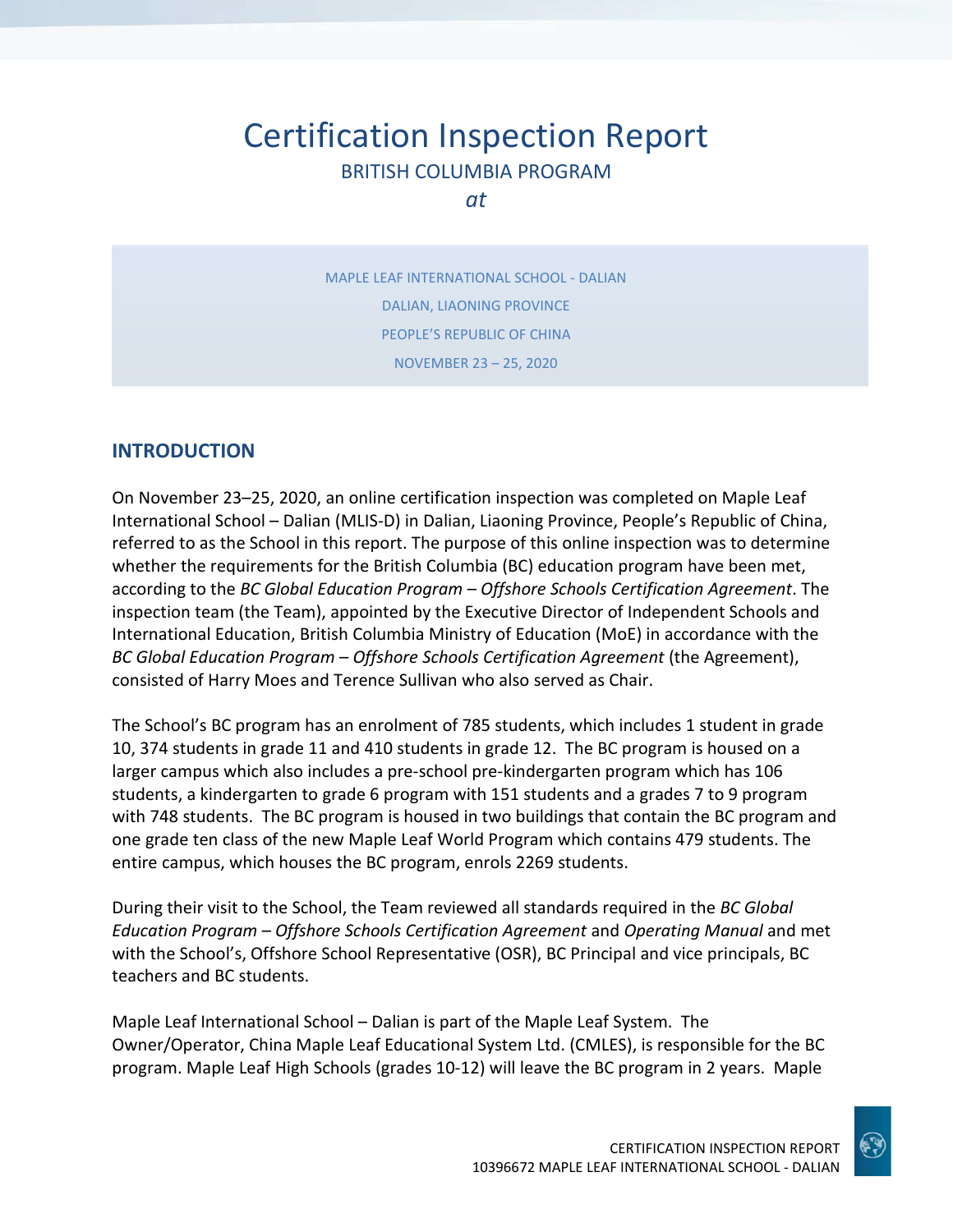Leaf presently has eleven high schools in China, three foreign nationals schools in China, 57 prekindergarten elementary and middle schools in China, three high schools in Canada, one on the campus of Thompson Rivers University in Kamloops and one on the campus of Kwantlen Polytechnic University in Richmond and one in Ontario. Maple Leaf also has opened schools in Australia, Singapore and Malaysia.

CMLES provides an international education that emphasizes academic excellence within a supportive community that respects and promotes cultural norms and traditions for both Chinese and international students. CMLES schools promote appreciation for the diversity of people and cultures, provide an optimal environment for learning and teaching, and offer a globally respected curriculum that inspires in its students the spirit and ideals of global citizenship.

The Team would like to thank Maple Leaf International School - Dalian for its hospitality, cooperation and preparedness for the inspection visit.

| report.                                                                                                                                                                                                                                                                                                                                                                                                                                                               |                                     |                        | The School has satisfactorily addressed requirements contained in the previous inspection |
|-----------------------------------------------------------------------------------------------------------------------------------------------------------------------------------------------------------------------------------------------------------------------------------------------------------------------------------------------------------------------------------------------------------------------------------------------------------------------|-------------------------------------|------------------------|-------------------------------------------------------------------------------------------|
| $\boxtimes$ Requirement<br>Met                                                                                                                                                                                                                                                                                                                                                                                                                                        | Requirement<br><b>Partially Met</b> | Requirement<br>Not Met | Not<br>Applicable                                                                         |
| Comment:                                                                                                                                                                                                                                                                                                                                                                                                                                                              |                                     |                        |                                                                                           |
| The Team reviewed in detail all 64 files of teachers employed by the School. All teachers have<br>a Certificate of Qualification from the Teacher Certification Branch or a Letter of Exemption<br>from the Independent Schools and International Education Branch. The School has fulfilled<br>the requirement from the previous inspection.                                                                                                                         |                                     |                        |                                                                                           |
| Also, the School has responded fully to the suggestions contained in the previous report. All<br>teaching positions have been filled for this school year. In addition, the School has completed<br>an internal upgrade of its Wi-Fi system which includes updates to the Wi-Fi access points, the<br>addition of different internal networks for teachers and students and the purchase of new<br>equipment that allowed bandwidth to be increased to 700 megabytes. |                                     |                        |                                                                                           |

Commendation:

The School is to be commended for its thorough response to the requirement and suggestions from the previous inspection report.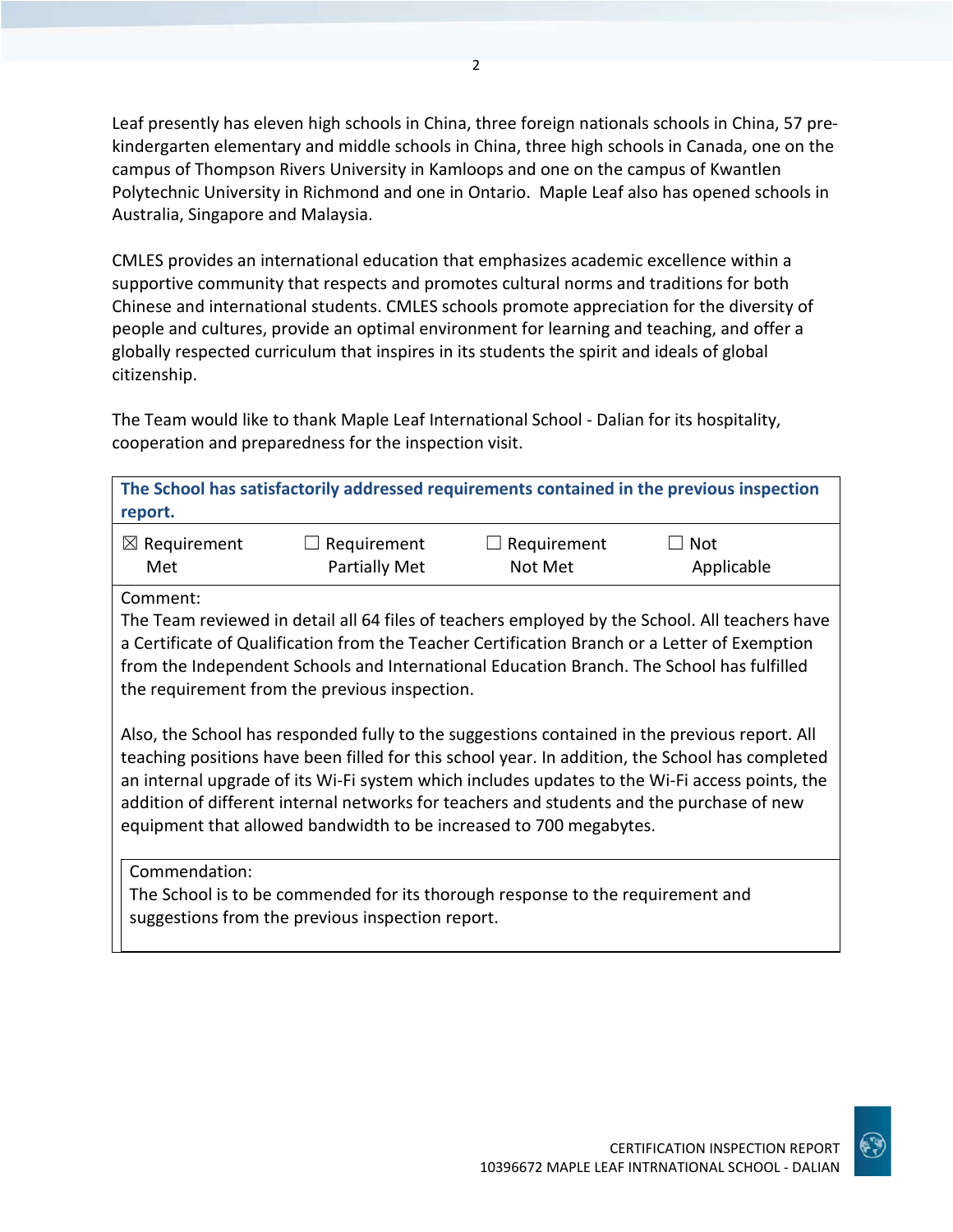#### **BUSINESS PLAN 1.0**

| The Owner/Operator has submitted a business plan to the BC Ministry of Education,<br>confirming the sustainability of the program.                                                                                                                                                      |  |  |  |
|-----------------------------------------------------------------------------------------------------------------------------------------------------------------------------------------------------------------------------------------------------------------------------------------|--|--|--|
| $\boxtimes$ Requirement<br>$\Box$ Requirement<br>$\Box$ Requirement<br><b>Partially Met</b><br>Met<br>Not Met                                                                                                                                                                           |  |  |  |
| Comment:<br>China Maple Leaf Educational System Ltd. will phase out the BC Offshore Program at Maple<br>Leaf International School - Dalian over the next two years. The present grade 10 class is<br>enrolled in the Maple Leaf World School Program. The School has ceased any further |  |  |  |

recruitment initiatives to enroll students in the BC program. The School will fulfill its commitment for graduation to those students in grades 11 and 12 who are enrolled in the BC program.

#### **INSPECTION CATALOGUE 2.0**

| 2.02 The Owner/Operator meets all requirements as set forth in the BC Global Education<br>Program Offshore Schools Certification Agreement (the Agreement). |  |                                                                                                                                                                                                                                                                                     |  |
|-------------------------------------------------------------------------------------------------------------------------------------------------------------|--|-------------------------------------------------------------------------------------------------------------------------------------------------------------------------------------------------------------------------------------------------------------------------------------|--|
| $\boxtimes$ Requirement<br>$\Box$ Requirement<br>Requirement<br>Partially Met<br>Met<br>Not Met                                                             |  |                                                                                                                                                                                                                                                                                     |  |
| Comment:                                                                                                                                                    |  | China Maple Leaf Educational System Ltd. is presently in negotiations with the British<br>Columbia Ministry of Education to finalize the BC Global Education Program Offshore Schools<br>Certification Agreement for Maple Leaf Schools. Those negotiations are nearing completion. |  |

**2.03 The Owner/Operator has written approval from the appropriate government entity to operate the offshore school, as outlined in section 5.03 of the Agreement.**

| $\boxtimes$ Requirement | $\Box$ Requirement | $\Box$ Requirement |
|-------------------------|--------------------|--------------------|
| Met                     | Partially Met      | Not Met            |

Comment:

The Team viewed a document titled "Approval of the Curriculum by the Education Committee of Liaoning Province" dated August 2, 1999 with no expiry date, a document titled "Permit of the People's Republic of China for Chinese Foreign Cooperation in Running a School" dated April 29, 2016 with no expiry date and a "Certificate of Registration for Private Non-commercial Enterprises" dated April 11, 2019 valid to April 28, 2021. All documentation was provided in both Mandarin and English.

The School has the government approvals to operate the School.

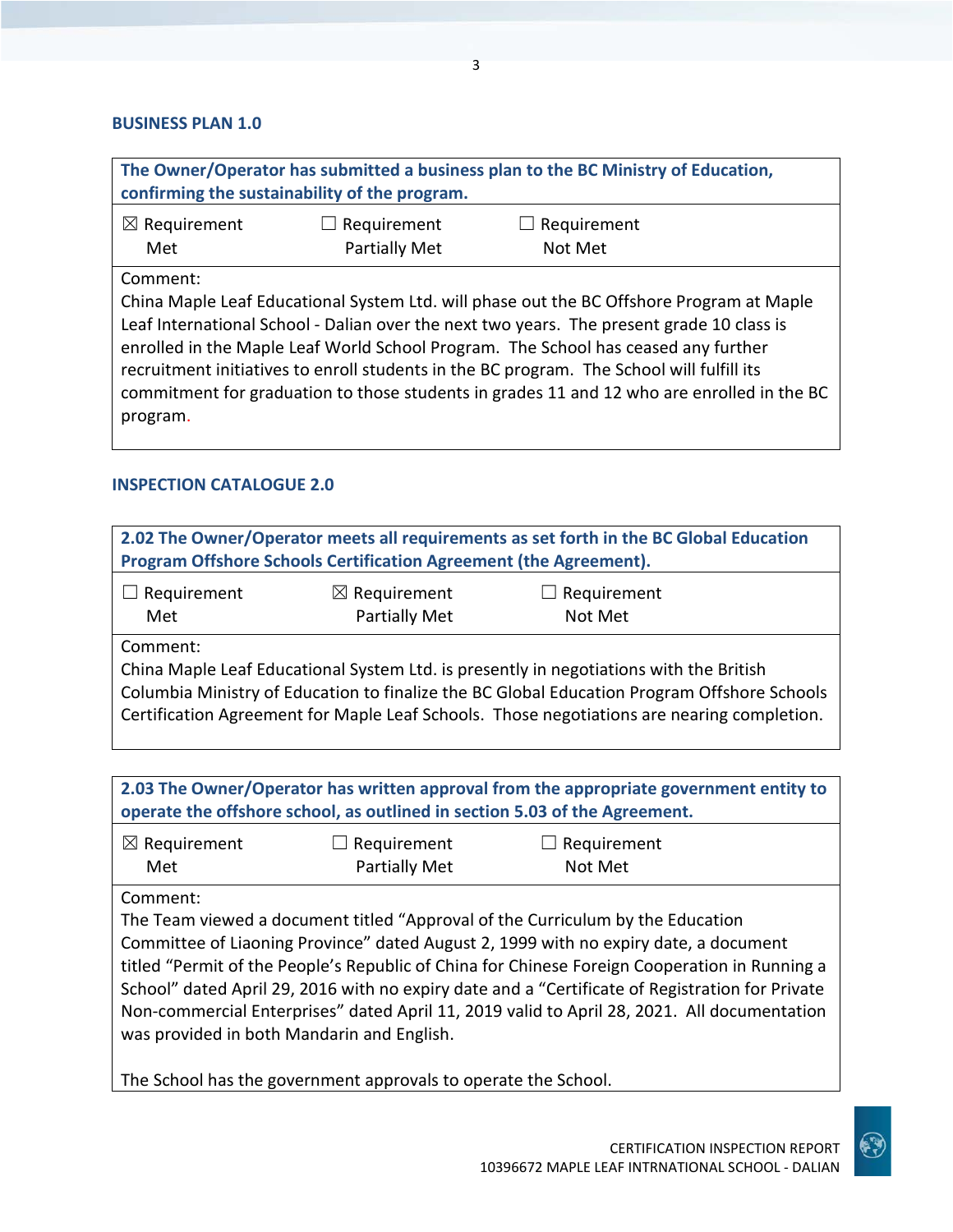| 2.04-2.05 The School meets local building, safety and cafeteria codes and regulations. The |  |
|--------------------------------------------------------------------------------------------|--|
| facilities are deemed to be suitable to support the BC program.                            |  |

| $\boxtimes$ Requirement | $\Box$ Requirement   | $\Box$ Requirement |
|-------------------------|----------------------|--------------------|
| Met                     | <b>Partially Met</b> | Not Met            |

Comment:

The Team viewed several Fire Acceptance Documents for buildings on campus dated in December 2009 and December 2010. The documentation applies to teaching buildings, student dormitories and teacher accommodation. There was no expiry date on the documentation and all documents were in English and Mandarin.

The Team also examined a document titled "Food Production License" dated June 20, 2016 and valid until June 19, 2021. Also examined was a document titled "Food Business License" dated May 29, 2019 and valid until April 15, 2023. Both documents were provided in English and Mandarin.

China Maple Leaf Education System Ltd. has provided a letter dated July 12, 2018 to all Maple Leaf schools which allows for the continued education of students if a school has to be closed on a temporary or permanent basis.

The School meets the requirements for local building safety and cafeteria approvals.

**2.06 Offshore School Representative (OSR) - The Owner/Operator must appoint an individual to act as offshore school representative. This individual must be confirmed by the province and must meet all of the requirements set out in section 14 of the Agreement.**

| $\boxtimes$ Requirement | $\Box$ Requirement   | $\Box$ Requirement |
|-------------------------|----------------------|--------------------|
| Met                     | <b>Partially Met</b> | Not Met            |

Comment:

China Maple Leaf Educational System Ltd. has appointed Mr. Jim Beeke as the Offshore School Representative for Maple Leaf Schools. By arrangement with the BC Ministry of Education Mr. Beeke has been permitted to delegate some of his OSR responsibilities to the Superintendent and Deputy Superintendent of the Maple Leaf System. The Team was pleased that Ms. Jacalyn Kersey, Deputy Superintendent of the Maple Leaf System, was able to attend and assist the Team throughout the inspection.

Commendation:

The Team commends the Deputy Superintendent of the Maple Leaf System for her assistance and support throughout the inspection process.

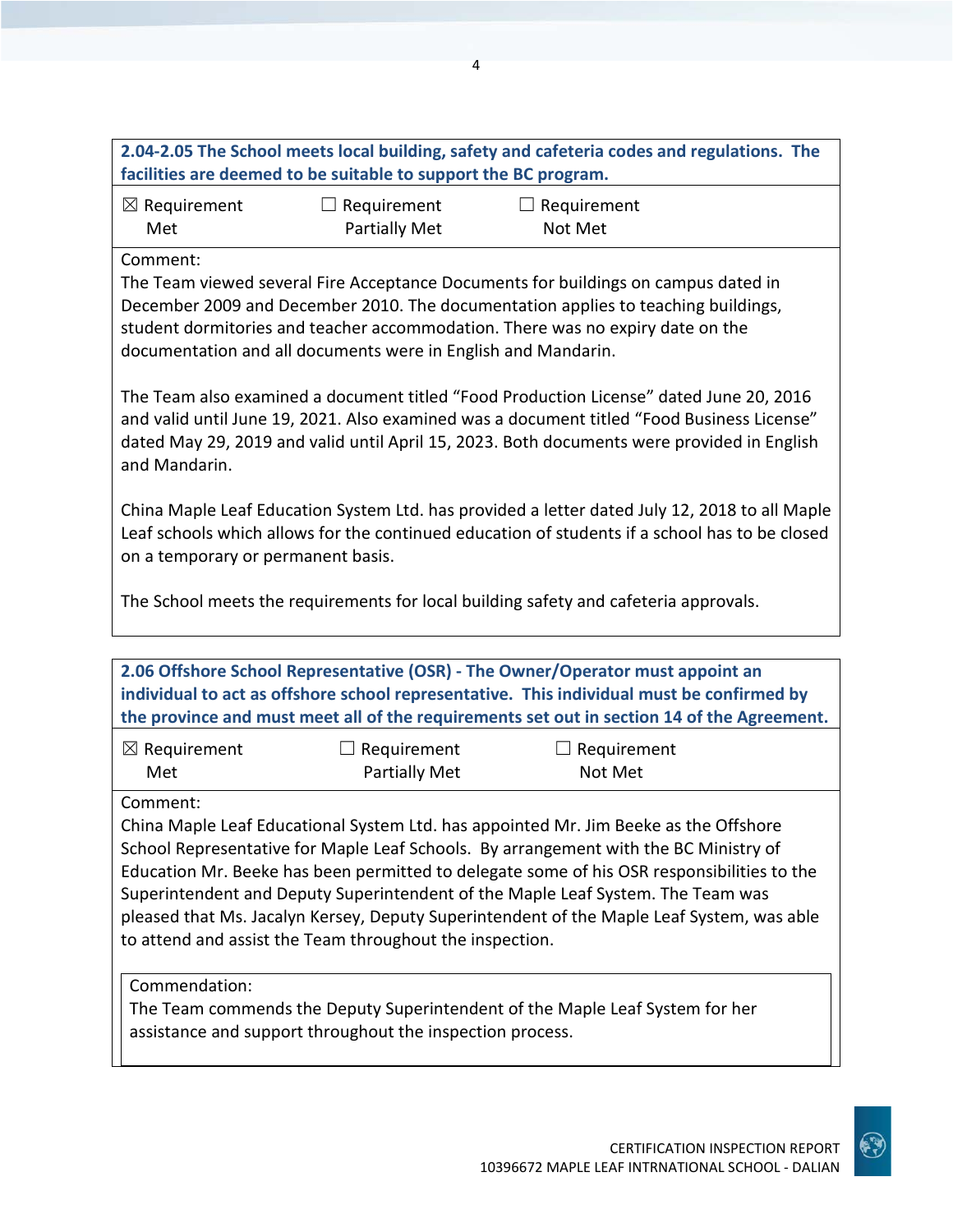| 2.07 The Principal meets the requirements as outlined in section 2.07 of the inspection<br>catalogue for offshore schools.                                                                                                                                                                                                                                                                                                                                                                                                                                                                                                                                  |                                                   |                                                                                           |  |
|-------------------------------------------------------------------------------------------------------------------------------------------------------------------------------------------------------------------------------------------------------------------------------------------------------------------------------------------------------------------------------------------------------------------------------------------------------------------------------------------------------------------------------------------------------------------------------------------------------------------------------------------------------------|---------------------------------------------------|-------------------------------------------------------------------------------------------|--|
| $\boxtimes$ Requirement<br>Met                                                                                                                                                                                                                                                                                                                                                                                                                                                                                                                                                                                                                              | $\Box$ Requirement<br><b>Partially Met</b>        | $\Box$ Requirement<br>Not Met                                                             |  |
| Comment:<br>The Principal has extensive administrative and teaching experience in the Maple Leaf System.<br>He has served as a head teacher, vice principal, and principal. He holds his Certificate of<br>Qualification from the British Columbia Teacher Certification Branch, a B.A, and Bachelor of<br>Business Administration from Simon Fraser University and a Master's in Education Degree<br>from the University of British Columbia. He is presently completing his Certificate of<br>Advanced Educational Leadership through Harvard University.<br>The Principal meets the requirements as outlined in section 2.06 of the inspection catalogue |                                                   |                                                                                           |  |
| for offshore schools.<br>Commendation:<br>The Principal is to be commended for his leadership and personal commitment to the<br>students and staff at Maple Leaf International School - Dalian throughout the challenges<br>presented by the pandemic.                                                                                                                                                                                                                                                                                                                                                                                                      |                                                   |                                                                                           |  |
|                                                                                                                                                                                                                                                                                                                                                                                                                                                                                                                                                                                                                                                             | of the inspection catalogue for offshore schools. | 2.08 The School meets the administrative support requirements as outlined in section 2.08 |  |
| $\boxtimes$ Requirement<br>Met                                                                                                                                                                                                                                                                                                                                                                                                                                                                                                                                                                                                                              | $\Box$ Requirement<br><b>Partially Met</b>        | $\Box$ Requirement<br>Not Met                                                             |  |
| Comment:<br>The School has 2 FTE vice principals, 2 educational coordinators, 2 academic advisors, 13<br>department heads, 1 foreign affairs secretary, 1 office manager, and 3 secretaries. The<br>School also receives support from the central office of Maple Leaf systems.                                                                                                                                                                                                                                                                                                                                                                             |                                                   |                                                                                           |  |
| The School meets the administrative support requirements outlined in section 2.08 of the<br>inspection catalogue for offshore schools.                                                                                                                                                                                                                                                                                                                                                                                                                                                                                                                      |                                                   |                                                                                           |  |

5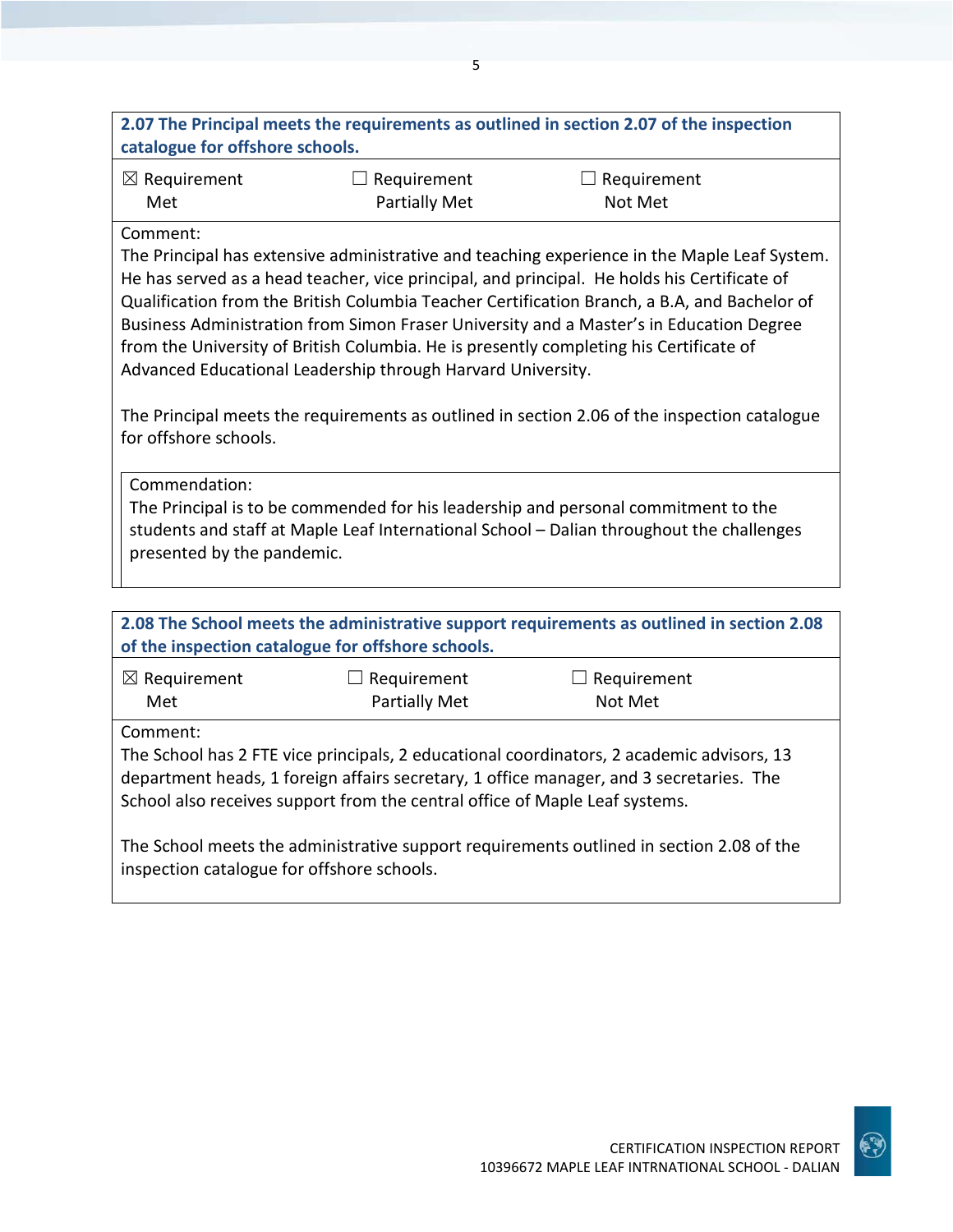## **2.09 The School meets the Student Record requirements as outlined in section 2.09 of the Inspection Catalogue for offshore schools.**

6

☒ Requirement Met

 $\Box$  Requirement Partially Met  $\Box$  Requirement Not Met

#### Comment:

The Team reviewed 10 files selected at random from grade 11, and 10 files selected at random from grade 12. All files selected were thoroughly reviewed and contained the student and parent consent forms which have been updated for the 2020/21 school year. The files also met all the requirements outlined in section 2.09 of the inspection catalogue for offshore schools.

### Commendation:

The clerical staff at the School are to be commended for the comprehensive and wellorganized teacher and student files which greatly facilitated the work of the inspection.

## **2.10-2.18 The School meets the teacher certification requirements as outlined in sections 2.10-2.18 of the inspection catalogue for offshore schools.**

| $\boxtimes$ Requirement | $\Box$ Requirement | $\Box$ Requirement |
|-------------------------|--------------------|--------------------|
| Met                     | Partially Met      | Not Met            |

Comment:

The Team reviewed each of the 64 files of the BC professional staff employed by the school. All files contained a Certificate of Qualification from the Teacher Certification Branch or a Letter of Exemption from the Independent Schools and International Education Branch. The Team confirms each file contain all items outlined in the Inspection catalogue.

## **The Team confirms that all authorized persons under the Agreement possess valid and current certification under the Ministry of Education.**

The School employs 11 locally certified teachers who are authorized to instruct BC credit courses (with exemption for local certification). The courses include Mandarin, Chinese Language and Culture and Chinese Social Studies. All evidence of certification was provided in both English and Chinese. Proof of criminal records checks was also provided for all locally certified teachers.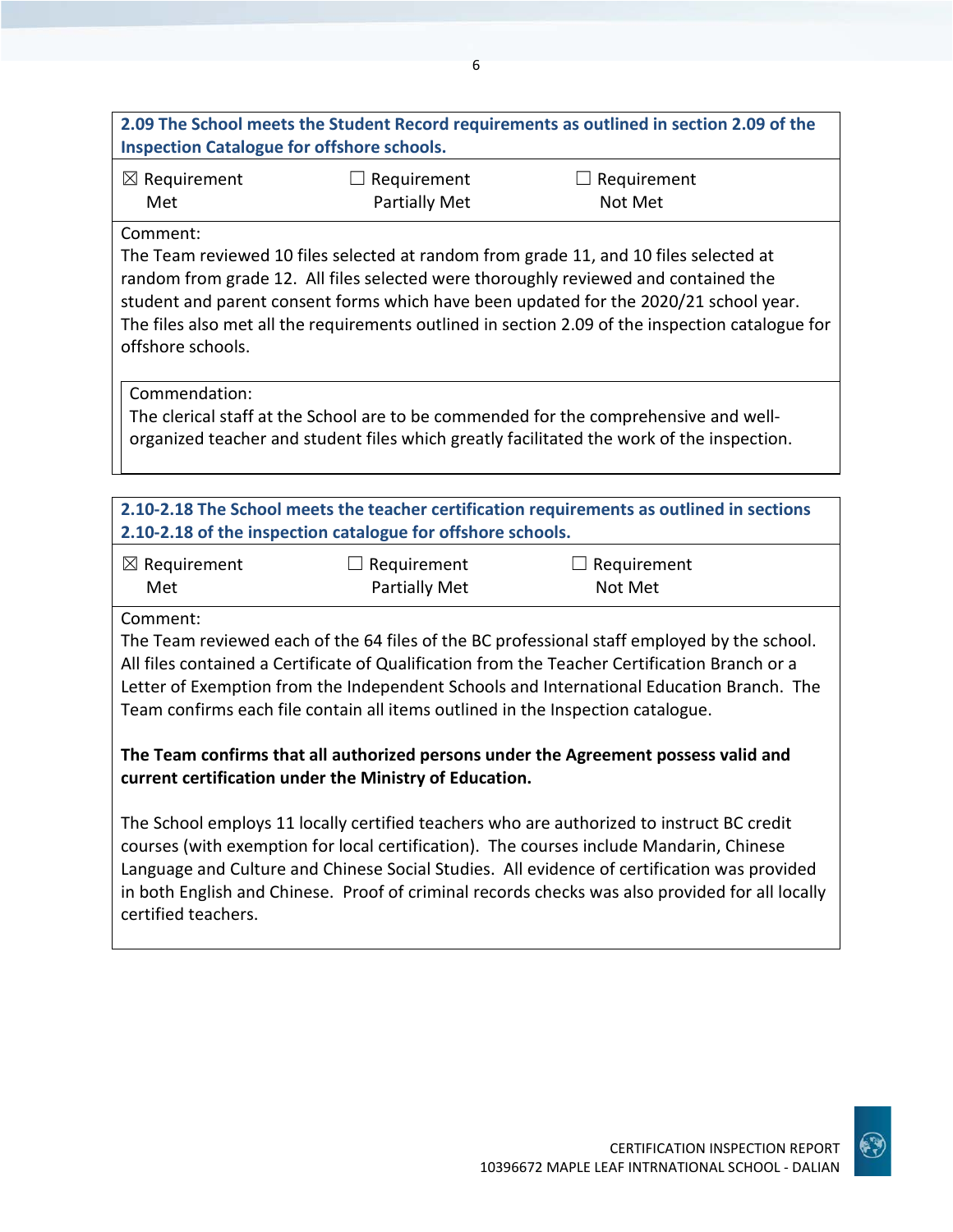## **2.19 The School meets the requirements for curriculum implementation outlined in section 2.19 of the inspection catalogue for offshore schools.**

7

| $\boxtimes$ Requirement | $\Box$ Requirement   | $\Box$ Requirement |
|-------------------------|----------------------|--------------------|
| Met                     | <b>Partially Met</b> | Not Met            |

#### Comment:

The Team reviewed curriculum planning documents, which showed evidence of a full transition to the new redesigned BC curriculum in grades 11, and 12. The School's collaborative curriculum writing teams and individual teachers worked diligently to plan for the inspection by preparing all curricular documentation and being available for interviews.

Weekly staff meetings and monthly Professional development sessions are scheduled. The School continues to prioritize the ongoing development of the new curriculum, English language learners program implementation and integration, communication and thinking competencies, First Peoples Principles of Learning, scaffolding inquiry, and authentic assessment.

In response to COVID-19 pandemic program delivery challenges, the School staff completed 20 hours of professional development on the Canvas Learning Management System**.** For teachers or students who are not able to be in the physical classroom, Canvas allows for video conferencing, creation and viewing of video lessons, online chat forums for the course, discussion boards, and emails between teachers and students. For both remote learners and in-class blended learning, the ability to upload content allows for students to review material at their own pace and in their own time. The Canvas calendar keeps students aware of due dates and upcoming assessments.

#### Commendation:

The Owner/Operator is commended for the ongoing empathetic and caring support to the School and individual teachers during stressful times of campus attendance and travel COVID-19 restrictions and uncertainty.

The School is commended for its encouraging assistance during the challenging COVID-19 shifting landscape in providing (a) additional competent staffing classroom supervision support; and (b) excellent school-and-home learning platforms (Canvas).

The Staff is commended for their adaptive expertise when rebuilding their courses and modules in response to the COVID-19 pandemic, which allowed for a proactive transition to remote and blended learning program delivery.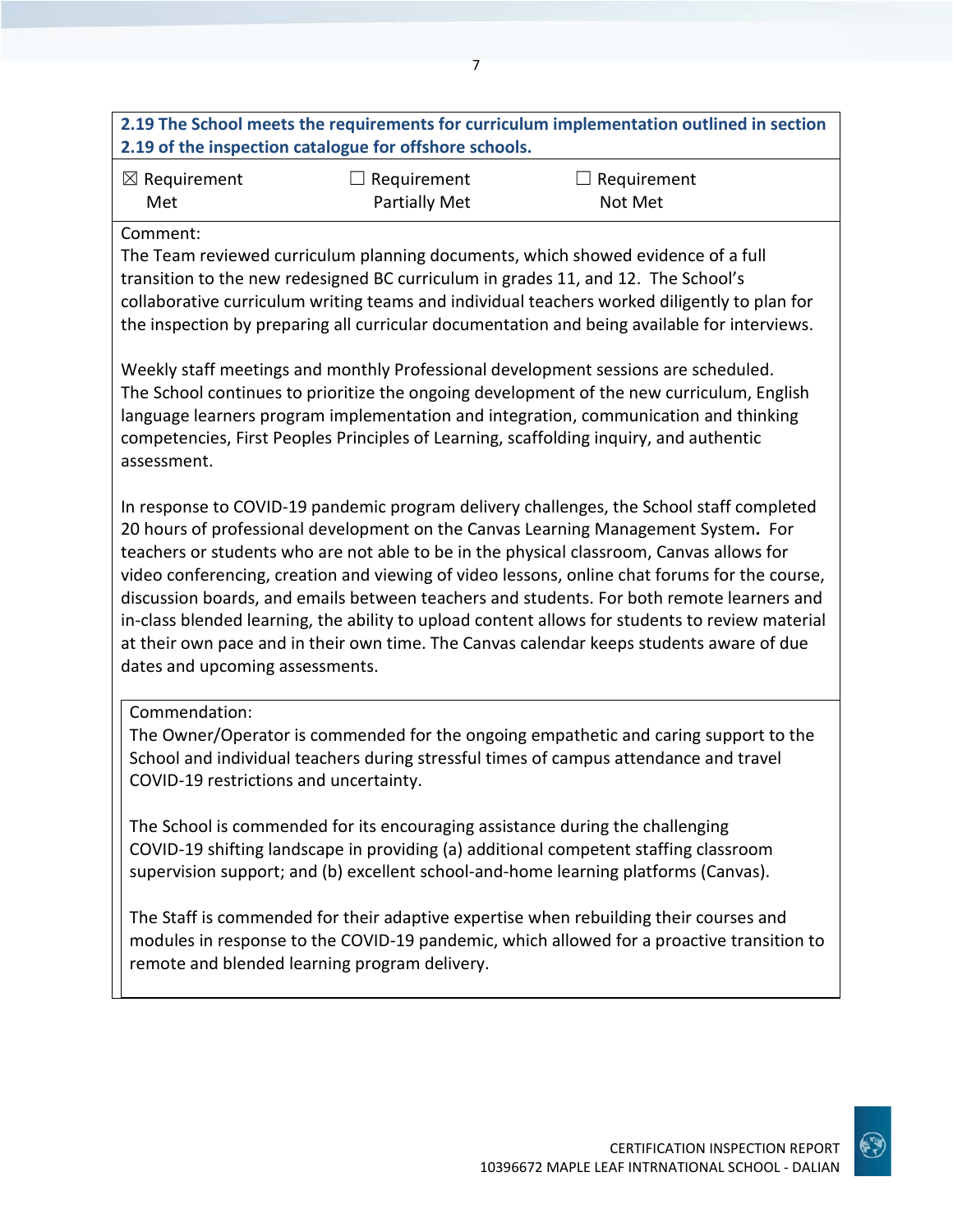| 2.20 The School meets the requirements for English language assessment and acquisition<br>as outlined in section 2.20 of the inspection catalogue for offshore schools.                                                                                                                                                                                                                                                                     |                                     |                                                                                                                                                                                                                                                                                                                                                               |  |
|---------------------------------------------------------------------------------------------------------------------------------------------------------------------------------------------------------------------------------------------------------------------------------------------------------------------------------------------------------------------------------------------------------------------------------------------|-------------------------------------|---------------------------------------------------------------------------------------------------------------------------------------------------------------------------------------------------------------------------------------------------------------------------------------------------------------------------------------------------------------|--|
| $\boxtimes$ Requirement<br>Met                                                                                                                                                                                                                                                                                                                                                                                                              | $\Box$ Requirement<br>Partially Met | $\Box$ Requirement<br>Not Met                                                                                                                                                                                                                                                                                                                                 |  |
| Comment:<br>requirements.                                                                                                                                                                                                                                                                                                                                                                                                                   |                                     | The Team confirms that English language assessment and acquisition meets the                                                                                                                                                                                                                                                                                  |  |
| Under a new policy initiated by CMLES, the management of the student admissions process is<br>now jointly administered by the BC Principal and headmaster. They are responsible for<br>managing and making final decisions on student admission and assessment of English<br>language skills, ensuring that students meet or exceed the learning outcomes identified in<br>the Education Program Guide (section 9.09 (a)) of the Agreement. |                                     |                                                                                                                                                                                                                                                                                                                                                               |  |
| occurs upon successful completion of the BC entrance examination.                                                                                                                                                                                                                                                                                                                                                                           |                                     | The School has established a graduated system for entry into the BC program. Depending on<br>student English proficiency, students will be placed in a foundations, bridging or full BC<br>program. Advancement from foundations to bridging or from bridging to the full BC program                                                                          |  |
| dialogue between Chinese (host school) and the BC program ELL teaching staff.                                                                                                                                                                                                                                                                                                                                                               |                                     | ELL focussed topics within joint staff meetings provide opportunities for collaborative                                                                                                                                                                                                                                                                       |  |
| English courses each semester.                                                                                                                                                                                                                                                                                                                                                                                                              |                                     | Students are supported in their English language learning in the deliberate scheduling of                                                                                                                                                                                                                                                                     |  |
|                                                                                                                                                                                                                                                                                                                                                                                                                                             |                                     | Teachers receive ongoing professional development in strategies for ELL support.                                                                                                                                                                                                                                                                              |  |
| Commendation:<br>consistently.                                                                                                                                                                                                                                                                                                                                                                                                              |                                     | The School is commended for its purposeful Success Room Department. This department,<br>supported by Educational Program Coordinators, administration and teachers, anchors all<br>programs delivery, supporting teacher and student learning, social and emotional needs,<br>and ensures quality programming and progress monitoring occurs continuously and |  |
|                                                                                                                                                                                                                                                                                                                                                                                                                                             |                                     |                                                                                                                                                                                                                                                                                                                                                               |  |



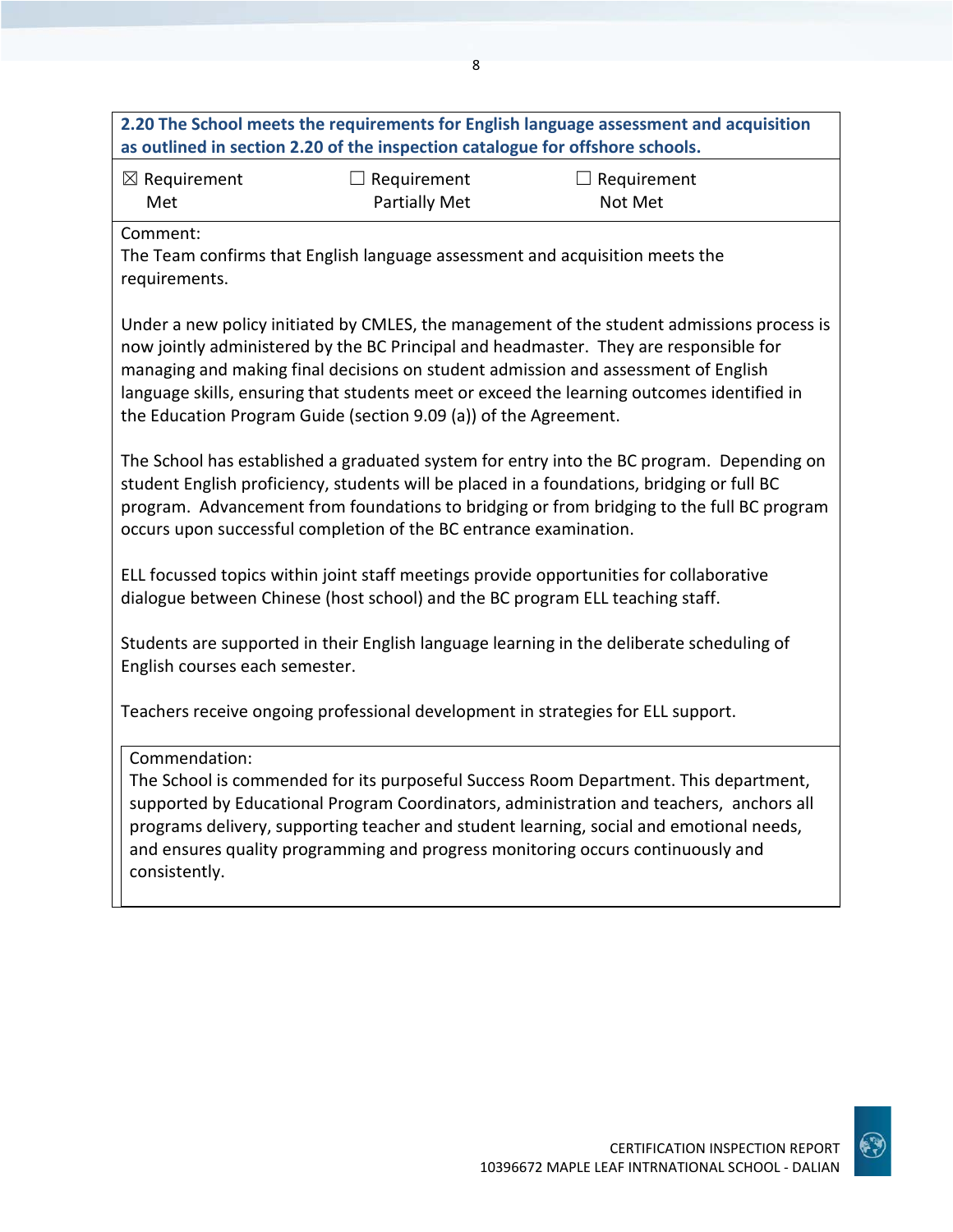## **2.21(a-e) The School meets the course credit requirements (equivalency, challenge, exemptions and BAA courses) as outlined in section 2.21 (a-e) of the inspection catalogue for offshore schools.**

| $\boxtimes$ Requirement | $\Box$ Requirement | $\Box$ Requirement |
|-------------------------|--------------------|--------------------|
| Met                     | Partially Met      | Not Met            |

Comment:

The Team confirms that the School meets the course credit requirements for equivalency, exempted and BAA courses.

Currently the School offers the following courses exempted from requiring BC certified teachers: Mandarin Chinese 11, 12; Music 10, 11, 12. Letters stating exemption are on file and curriculum planning documents in English were reviewed by the Team.

The School continues to offer Board Authority Authorized (BAA) Course offerings in the following areas -- Chinese Language Culture 11 and 12; Chinese Social Studies 11 (Geography and History); Chinese Social Studies 12 (Humanities); Psychology 12 and Teacher Assistant 11 and 12.

The School rarely offers the opportunity for students to challenge courses.

**2.21(f-g) The School meets the course overview/course planning requirements as outlined in Schedule B Part I, 2. (e) of the Agreement; namely, that all BC program courses offered in the School meet or exceed the ministry learning outcomes/learning standards identified in the educational program guides for each course.**

| $\boxtimes$ Requirement | $\Box$ Requirement   | $\Box$ Requirement |
|-------------------------|----------------------|--------------------|
| Met                     | <b>Partially Met</b> | Not Met            |

Comment:

The Team confirms that curriculum planning documentation is in compliance with the new curriculum frameworks for grades 10-12.

The School's digital curriculum planning documentation was utilized during the inspection. Curriculum planning documentation and ongoing teacher professional development and support was reviewed during teacher video conferences.

It was very evident that the teachers continue to prioritize curriculum development. The Team observed clear evidence of the ongoing shift from teacher-centered learning to inquirybased, collaborative, and core competency-based learning and assessment.

The School is commended for consistently demonstrating the (a) integration of the - Big Ideas, Learning Standards, Curricular Competencies, Core Competencies, and (b) ensuring

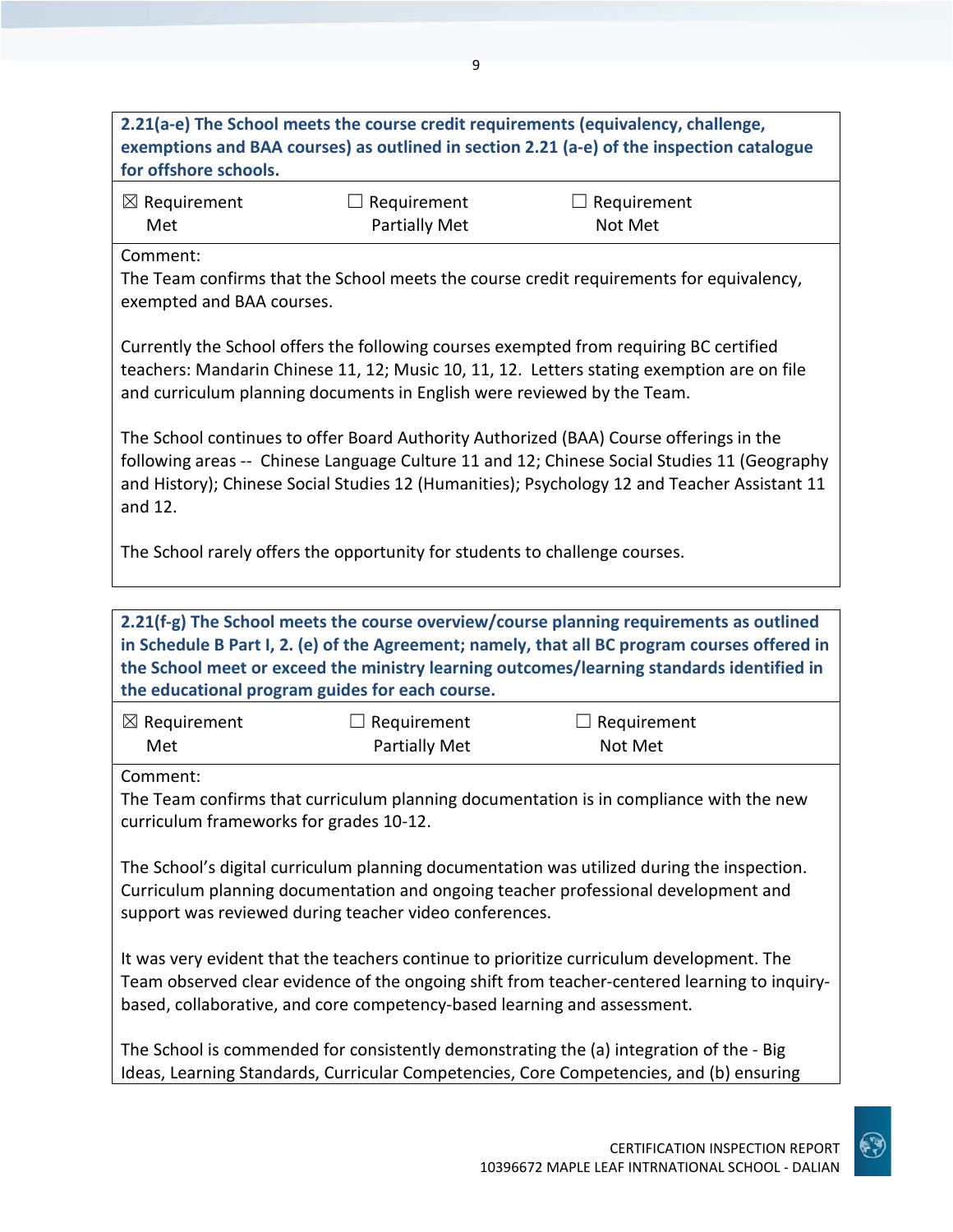that Assessment (Self-Assessment & Classroom Assessment) supports student learning in each course.

A review of teacher documentation revealed that teachers continue to update their course overviews and unit plans to incorporate and manage ongoing curricular development. The curriculum planning documentation gave evidence of being current and "alive."

Students, when interviewed, competently reflected on the School's offerings, their academic and social growth, and expressed appreciation for the positive school culture.

Commendation:

The School is commended for the intentional Graduation Program (grades 11, 12) curriculum planning documentation.

**2.22 The School meets the instructional time allotment requirements as outlined in section 4.5 of the inspection catalogue for offshore schools, including the requirements set out in sections 1.1 to 6, with the exception of s. 4(5)(b), 4 (6), 5 (8)(a) and (d) and s. 5.3 of Ministerial Order 41/91, the Educational Standards Order, enacted under the Independent School Act.**

| $\boxtimes$ Requirement | $\Box$ Requirement | $\Box$ Requirement |  |
|-------------------------|--------------------|--------------------|--|
| Met                     | Partially Met      | Not Met            |  |

Comment:

The Team confirms that the School meets the requirement for instructional time allotments. Student instructional time totals 1035 hours per year, which exceeds the minimum requirements for grades 11 and 12.

The School has a tradition of staff sponsoring and participating in the School's House League extensive intramural and extracurricular athletic, academic and social enrichment programs.

| 2.23 The School meets the assessment methods requirements as outlined in section 2.23 of<br>the inspection catalogue for offshore schools.                                                                         |                                            |                               |  |
|--------------------------------------------------------------------------------------------------------------------------------------------------------------------------------------------------------------------|--------------------------------------------|-------------------------------|--|
| $\boxtimes$ Requirement<br>Met                                                                                                                                                                                     | $\Box$ Requirement<br><b>Partially Met</b> | $\Box$ Requirement<br>Not Met |  |
| Comment:<br>The matter of using student performance data to inform and support future strategic<br>planning for continuous school improvement and enhanced student learning was reviewed<br>during the inspection. |                                            |                               |  |

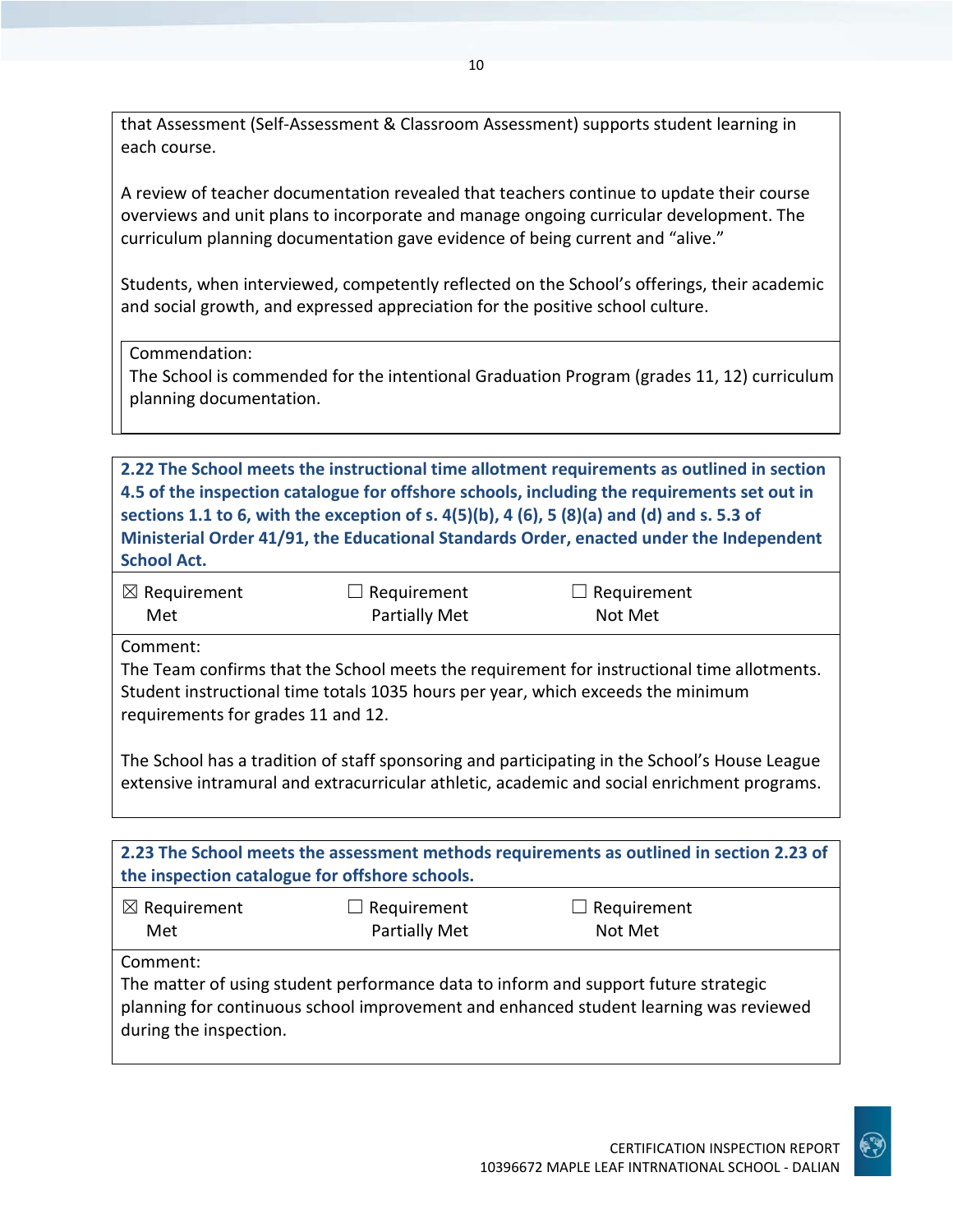Teachers prioritize the ongoing analysis of formative and summative assessment results and adjust their instruction and evaluation accordingly.

Teacher interviews revealed that the School employs assessment strategies that are (1) consistent with the school philosophy of educating the whole child; (2) allow students to demonstrate that the curriculum learning outcomes in curriculum can be met, at any stage and time; and (3) are consistent with the general expectations and standards of the course curricular competencies.

Assessment methods and tasks include, but are not limited to, observation, student selfreflection, student peer assessment, rating scales, adapted rubrics, oral and written reports and the assembling and presenting of portfolios. Best practice dictates that the assessment methods are varied and used as much as possible in conjunction with the BC Performance **Standards** 

The required Literacy and Numeracy Assessment was reviewed.

| 2.24 The School meets the learning resources requirements as outlined in section 2.24 of<br>the inspection catalogue for offshore schools.                                                                                                                                                                                                                                                                                       |                                                                  |                                                                                             |  |
|----------------------------------------------------------------------------------------------------------------------------------------------------------------------------------------------------------------------------------------------------------------------------------------------------------------------------------------------------------------------------------------------------------------------------------|------------------------------------------------------------------|---------------------------------------------------------------------------------------------|--|
| $\boxtimes$ Requirement                                                                                                                                                                                                                                                                                                                                                                                                          | $\Box$ Requirement                                               | Requirement                                                                                 |  |
| Met                                                                                                                                                                                                                                                                                                                                                                                                                              | Partially Met                                                    | Not Met                                                                                     |  |
| Comment:                                                                                                                                                                                                                                                                                                                                                                                                                         |                                                                  |                                                                                             |  |
|                                                                                                                                                                                                                                                                                                                                                                                                                                  | in section 4.7 of the inspection catalogue for offshore schools. | The Team confirms that the School meets the expectations for learning resources as outlined |  |
| The School integrates technology in all aspects of program delivery. Classrooms use<br>projected display/internet connection that allows for the use of teacher created and/or<br>purchased electronic curriculum support material as well as remote teacher program                                                                                                                                                             |                                                                  |                                                                                             |  |
| students which has greatly improved access.                                                                                                                                                                                                                                                                                                                                                                                      |                                                                  | delivery. The school network was upgraded to include separate networks for teachers and     |  |
| Students have access to five computer labs with a total of 50 computers. Students have their<br>own laptops and e-readers for instructional purposes and the school has a protocol for<br>adapting them for secured use when students write provincial assessments.                                                                                                                                                              |                                                                  |                                                                                             |  |
| The School has sufficient print resources to support student learning for its current<br>enrollment and courses offered. The library recently acquired Sora/Overdrive which houses<br>a collection of electronic and fiction and non-fiction books. For online research the students<br>have access to Proquest e-Library, a database containing e-books, magazine articles,<br>reference resources and links to other websites. |                                                                  |                                                                                             |  |
|                                                                                                                                                                                                                                                                                                                                                                                                                                  |                                                                  |                                                                                             |  |

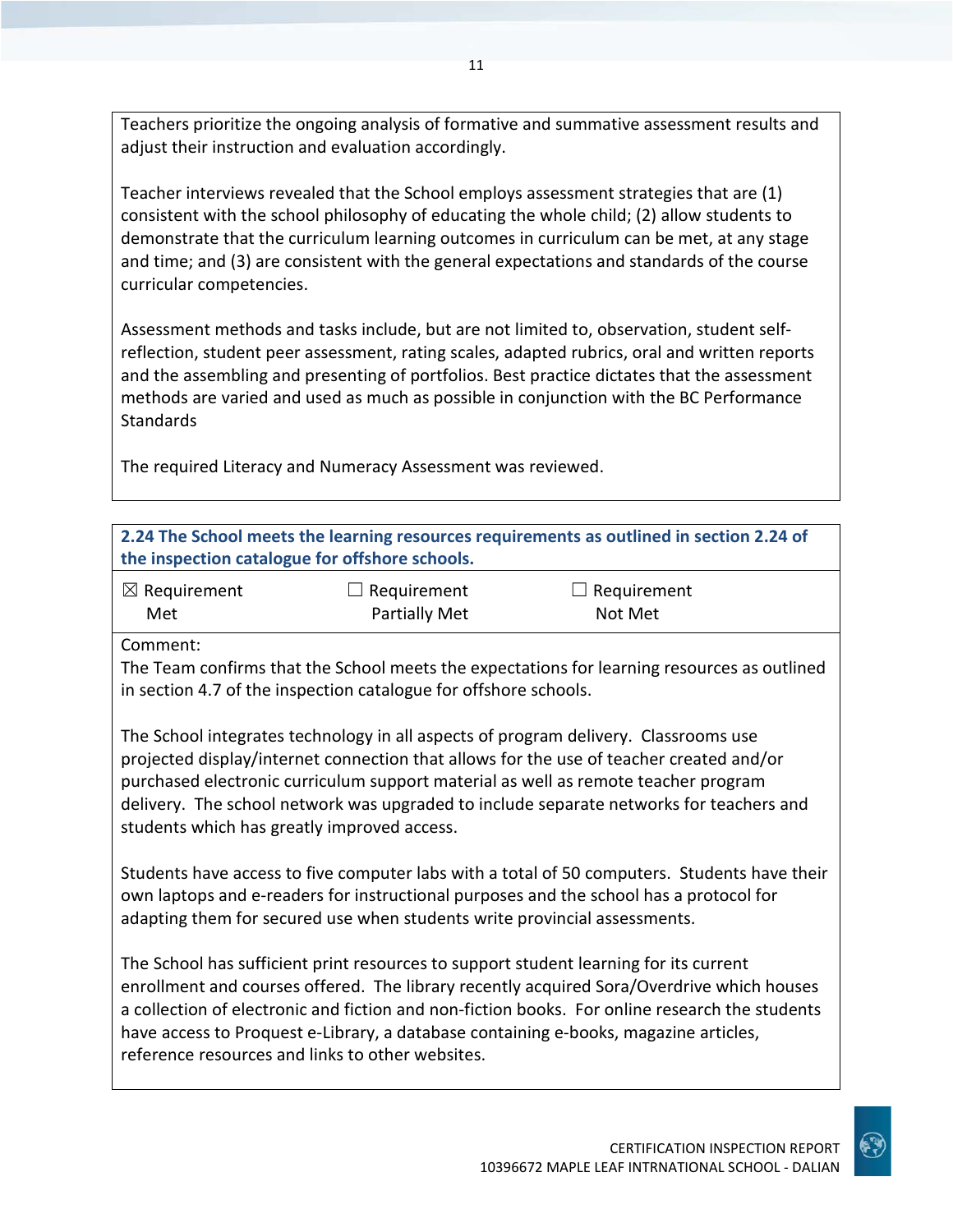The library provides tutorials on how to use Proquest and Galaxy (online catalogue), avoid plagiarism, take proper citations and manage note-taking skills.

Maple Leaf vocabulary books teach the GWL and AWL word families. The School teachers are trained in the San Diego Quick Assessment tool for English proficiency. Test results are utilized in assisting students in making appropriate reading selections and for targeted intervention with students identified as needing support.

| 2.25 The School meets the student progress report requirements as outlined in section 2.25 |
|--------------------------------------------------------------------------------------------|
| of the inspection catalogue for offshore schools.                                          |

| $\boxtimes$ Requirement | $\Box$ Requirement   | $\Box$ Requirement |
|-------------------------|----------------------|--------------------|
| Met                     | <b>Partially Met</b> | Not Met            |

Comment:

Parents receive progress reports by Chinese Counselors at grade meetings, and through direct access into PowerSchool. The PowerSchool student and parent portal offers families real time access to daily attendance records and marks related data.

The School reports to parents six times a year. Following semester 1/term 1 and semester 2/term 3 parents are invited to meet with teachers to discuss student progress and strategies to support their child's learning. Meetings are also scheduled during reporting periods with parents to discuss students that fail to demonstrate satisfactory work.

| 2.26 The School meets the parent/student handbook requirements as outlined in section<br>2.26 of the inspection catalogue for offshore schools. |                      |                    |  |  |
|-------------------------------------------------------------------------------------------------------------------------------------------------|----------------------|--------------------|--|--|
| $\boxtimes$ Requirement                                                                                                                         | Requirement          | $\Box$ Requirement |  |  |
| Met                                                                                                                                             | <b>Partially Met</b> | Not Met            |  |  |
| Comment:                                                                                                                                        |                      |                    |  |  |
| The parent/student handbook is produced centrally for all Maple Leaf Schools by Maple Leaf                                                      |                      |                    |  |  |
| Systems. The handbook is published in English and Mandarin. The handbook has been                                                               |                      |                    |  |  |
| updated as required. The handbook contains policies on Appeals and Dispute Resolution,                                                          |                      |                    |  |  |
| Students Assessments, Academic Requirements, Student Conduct and parental appeals.                                                              |                      |                    |  |  |
| Polices on Student Supervision are contained in the teacher handbook.                                                                           |                      |                    |  |  |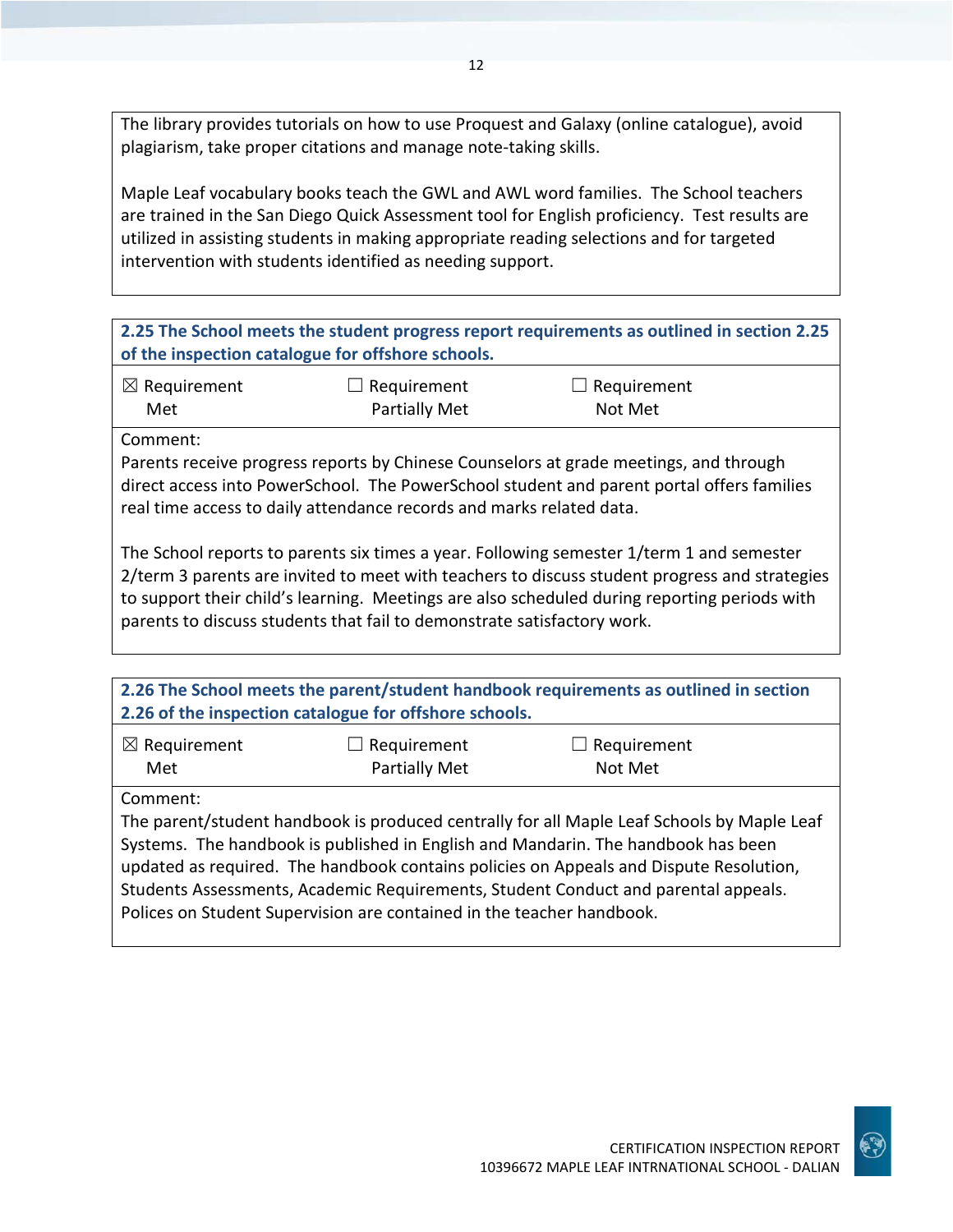## **2.27 The School meets the teacher handbook requirements as outlined in section 2.27 of the inspection catalogue for offshore schools.**

| $\boxtimes$ Requirement | $\Box$ Requirement | $\Box$ Requirement |
|-------------------------|--------------------|--------------------|
| Met                     | Partially Met      | Not Met            |

#### Comment:

The teacher handbook also is produced centrally by the Maple Leaf System. The handbook contains a process for resolving student parent concerns, a dispute resolution policy and policies on teacher and administrative evaluation. The handbook does contain a policy regarding provincial liability and a contract of employment between the owner operator and teachers. The statement is also included in each teacher contract.

The teacher handbook meets the requirements outlined in the inspection catalogue.

| 2.28 The School meets the distributed learning requirements as outlined in section 18 of<br>the Agreement and section 2.28 of the inspection catalogue for offshore schools.                                                                                                                           |  |  |  |  |
|--------------------------------------------------------------------------------------------------------------------------------------------------------------------------------------------------------------------------------------------------------------------------------------------------------|--|--|--|--|
| $\boxtimes$ Requirement<br>$\Box$ Requirement<br>Requirement<br>$\lrcorner$ Not<br>Partially Met<br>Met<br>Not Met<br>Applicable                                                                                                                                                                       |  |  |  |  |
| Comment:<br>The School presently has 74 students enrolled in distributed learning (DL) courses. The School<br>contracts with the approved distributed learning service provider which is Global Education<br>(http://globaled.ca/) and is aware of the change with respect to the process for awarding |  |  |  |  |
| credits for courses taken through DL.                                                                                                                                                                                                                                                                  |  |  |  |  |

# **CONCLUSION**

## **Commendations**

**The Inspection Team wishes to recognize the Owner/Operator, Principal, staff and Offshore School Representative of Maple Leaf International School Dalian for:**

- its thorough response to the requirement and suggestions from the previous inspection report;
- the Deputy Superintendent of the Maple Leaf System's presence, assistance and support throughout the inspection process;
- for the Principal's leadership and personal commitment to the students and staff at Maple Leaf International School – Dalian throughout the challenges presented by the pandemic.